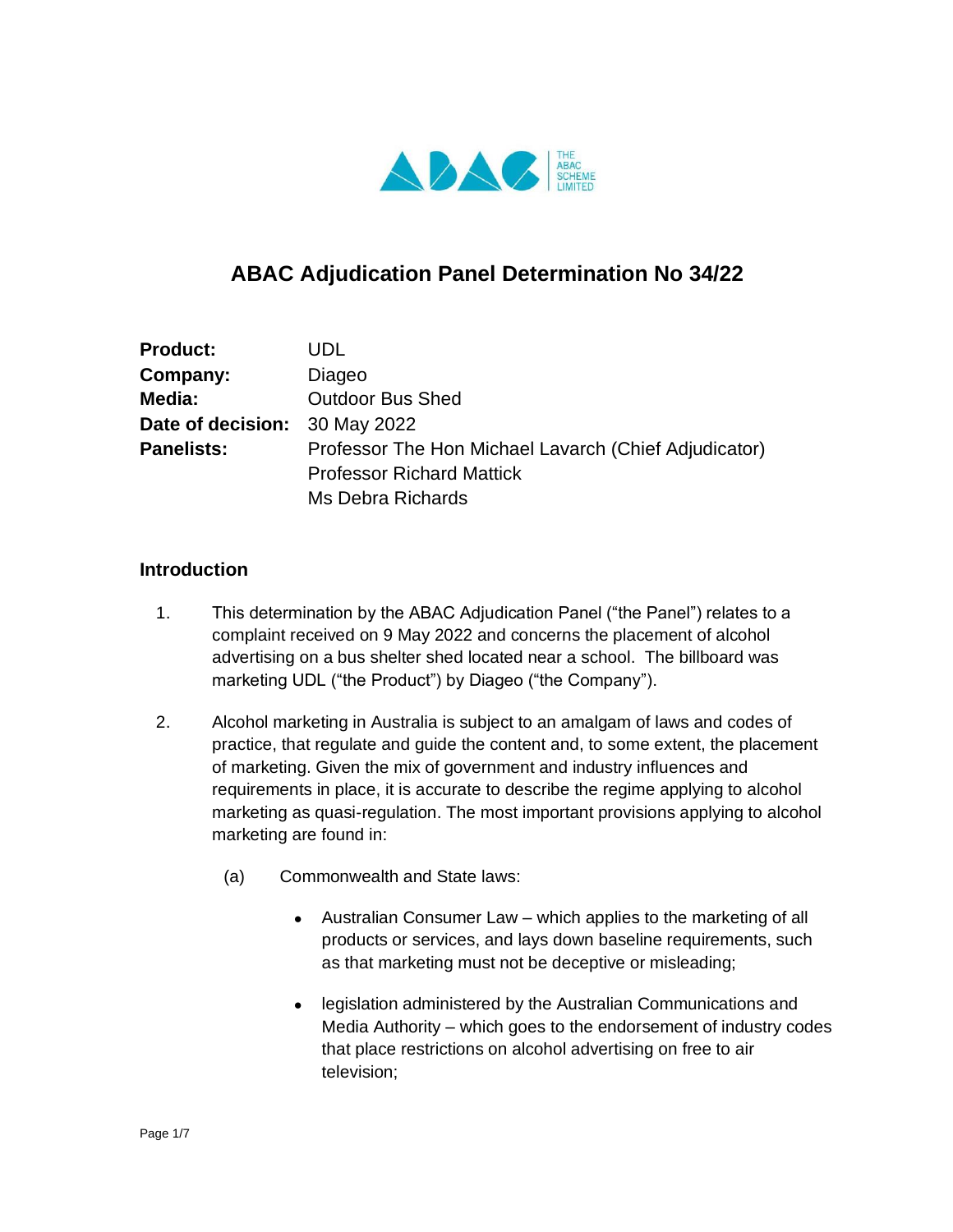- $\bullet$  State liquor licensing laws which regulate retail and wholesale sale of alcohol, and contain some provisions dealing with alcohol marketing;
- (b) Industry codes of practice:
	- AANA Code of Ethics which provides a generic code of good marketing practice for most products and services, including alcohol;
	- ABAC Responsible Alcohol Marketing Code ("ABAC Code") which is an alcohol specific code of good marketing practice;
	- certain broadcast codes, notably the Commercial Television Industry Code of Practice – which restricts when advertisements for alcohol beverages may be broadcast;
	- Outdoor Media Association Code of Ethics and Policies which place restrictions on the location of alcohol advertisements on outdoor sites such as billboards.
- 3. The codes go either to the issue of the placement of alcohol marketing, the content of alcohol marketing or deal with both matters. The ABAC deals with both the placement of marketing i.e. where the marketing was located or the medium by which it was accessed and the content of the marketing irrespective of where the marketing was placed. The ABAC scheme requires alcohol beverage marketers to comply with placement requirements in other codes as well as meeting the standards contained in the ABAC.
- 4. For ease of public access, Ad Standards provides a common entry point for alcohol marketing complaints. Upon a complaint being received by the Ad Standards, a copy of the complaint is supplied to the Chief Adjudicator of the ABAC.
- 5. The complaint is independently assessed by the Chief Adjudicator and Ad Standards and streamed into the complaint process that matches the nature of the issues raised in the complaint. On some occasions, a single complaint may lead to decisions by both the Ad Standards Community Panel under the AANA Code of Ethics and the ABAC Panel under the ABAC if issues under both Codes are raised.
- 6. The complaint raises concerns under the ABAC Code and accordingly is within the Panel's jurisdiction.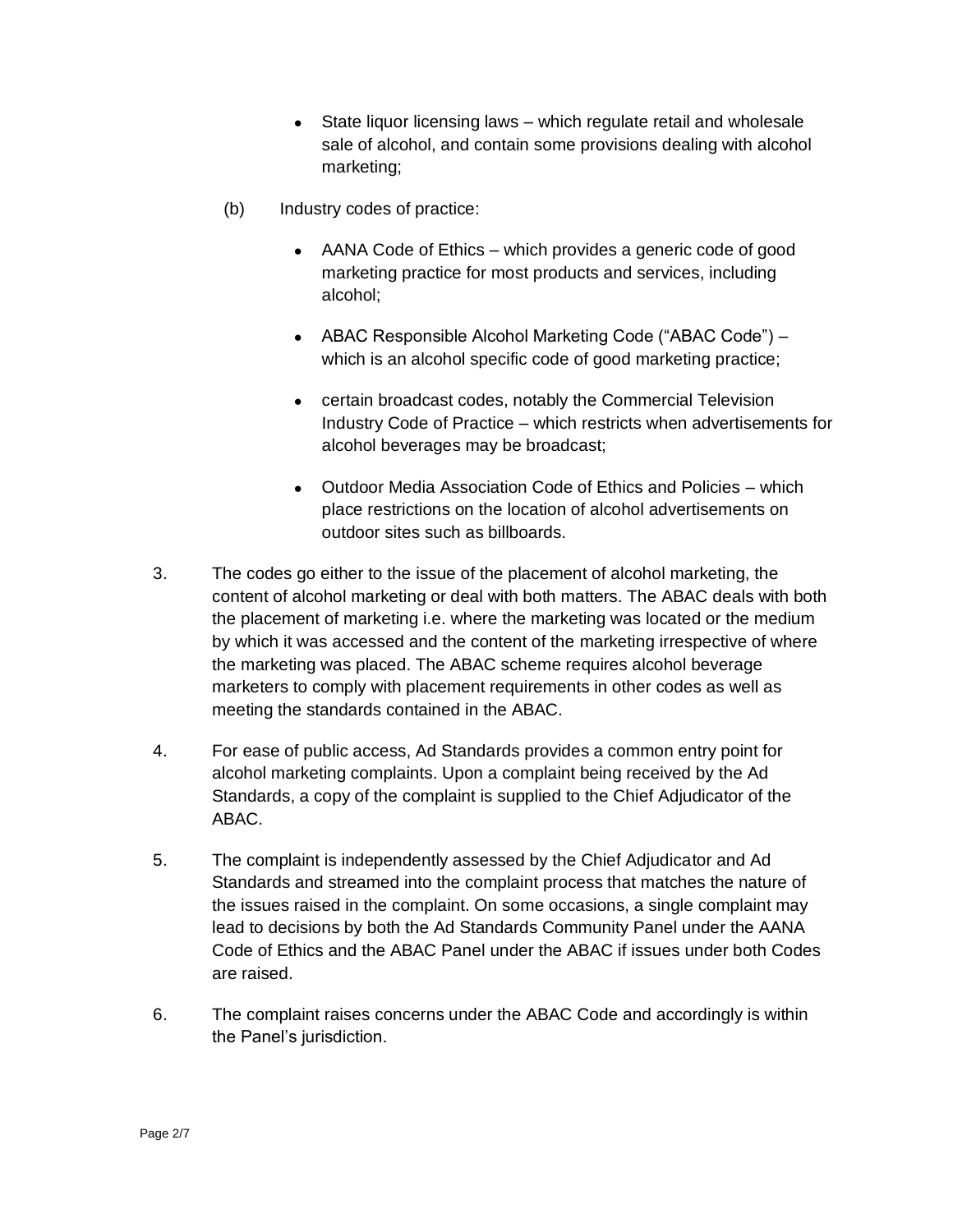## **The Complaint Timeline**

- 7. The complaint was received on 9 May 2022.
- 8. The Panel endeavours to determine complaints within 30 business days of receipt of the complaint, but this timeline depends on the timely receipt of materials and advice and the availability of Panel members to convene and decide the issue. The complaint was completed in this timeframe.

#### **Pre-vetting Clearance**

9. The quasi-regulatory system for alcohol beverage marketing features independent examination of most proposed alcohol beverage marketing communications against the ABAC prior to publication or broadcast. Pre-vetting approval was obtained for content of the ad but not for placement of the marketing.

#### **The Marketing and Placement**

10. The advertising billboard was placed at Bus Stop 13 on the southern side of The Parade, Kensington, South Australia (near Kensington Oval). The advertising was shown on both sides of the billboard, so that it was visible from both the west and east.

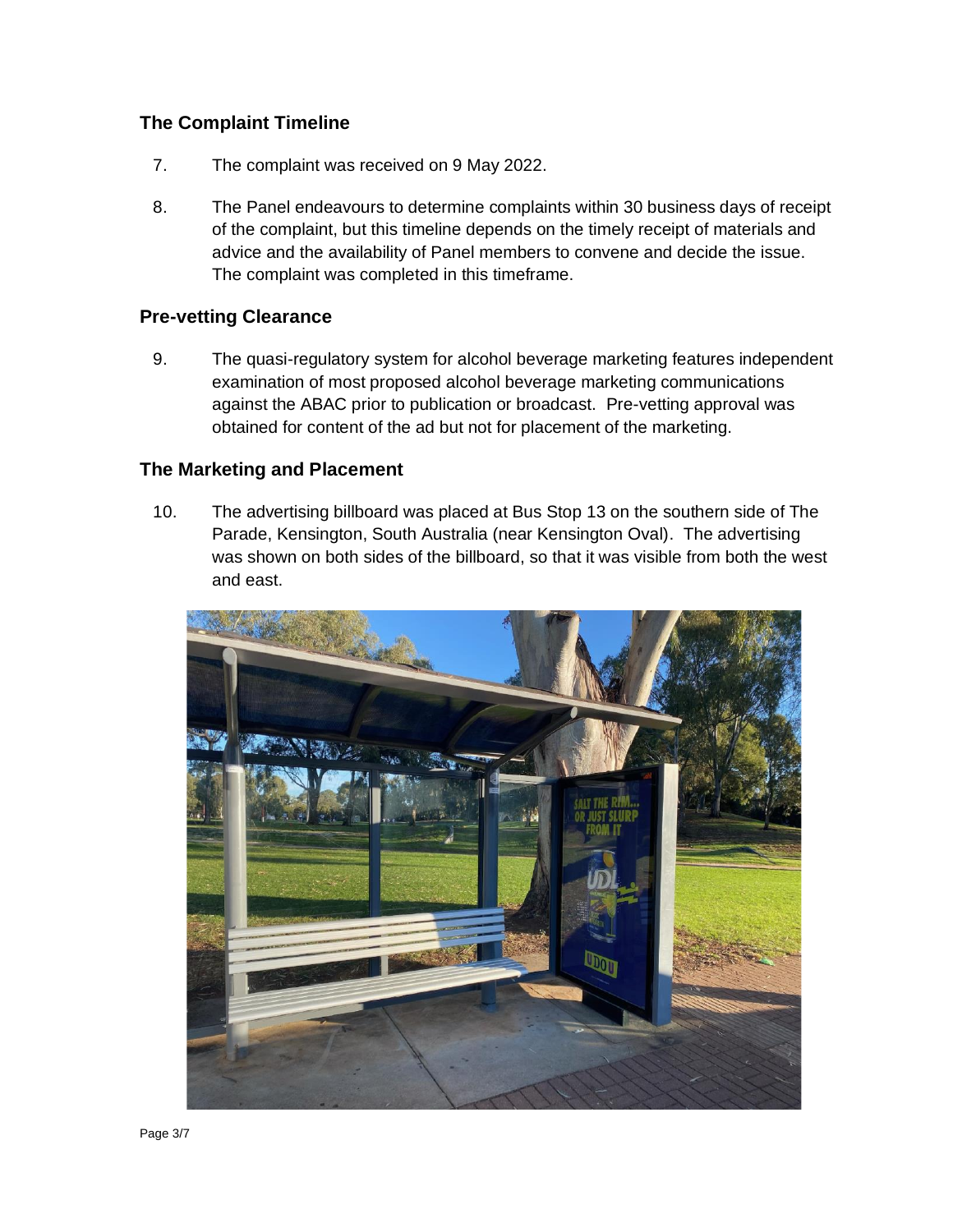

# **The Complaint**

- 11. The complainant has the following concern about the marketing:
	- *There is a large poster ad on the bus stop wall. Whilst this is not a designated school bus stop, it is adjacent to Pembroke school and is the main bus stop used by students attending that school. These "ready to drink" vodkas are sweet and appealing to many underage teenagers.*

# **The ABAC Code**

- 12. Part 3 of the ABAC Code provides that a Marketing Communication must NOT:
	- (b)(iv) be directed at Minors through any breach of the Placement Rules.
- 13. Part 4 of the ABAC Code provides that a breach of this Code that is reasonably unforeseeable by or outside the reasonable control of the Marketer or their agency will be classified as a no-fault breach.
- 14. Part 6 of the ABAC Code provides that:

#### **Placement Rules means:**

(i) A Marketing Communication must comply with codes regulating the placement of alcohol marketing that have been published by Australian media industry bodies (for example, Commercial Television Industry Code of Practice and Outdoor Media Association Placement Policy).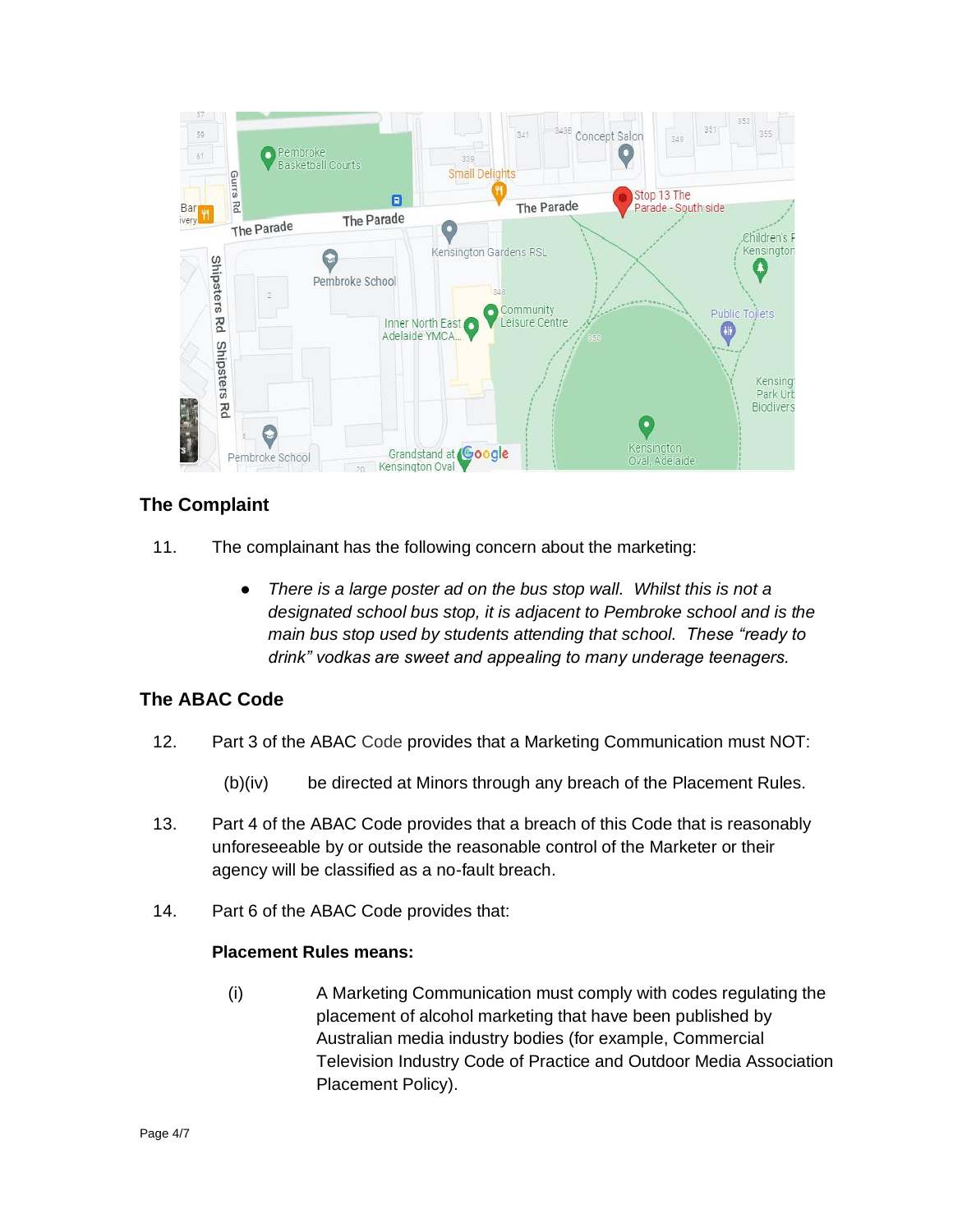## **The Company's Response**

- 15. The Company responded by letter emailed on 13 May 2022 and by email on 24 May 2022. The principal comments made were:
	- Thank you for inviting us to provide comments for the Panel's consideration. We would like to take this opportunity to make some general comments about the ad and respond to your specific questions. We also wish to confirm our longstanding support and commitment to upholding the ABAC Responsible Alcohol Marketing Code (ABAC), as well as our best-practice global marketing standards, the Diageo Marketing Code (DMC).
	- The DMC supports our approach to innovative marketing, while at the same time ensuring we stay true to our core values and pro-actively market responsibly to adults. At the heart of the DMC, is our commitment to ensuring all our activities depict and encourage only responsible moderate drinking, and never target those who are younger than the legal purchase age (LPA) for alcohol.
	- Compliance with the DMC is mandatory for all employees of Diageo, our subsidiaries and joint ventures where Diageo has a controlling interest. It also applies to third-parties engaged by Diageo who help market our brands. DMC review and sign-off must be included at each key stage of the innovation process and archived on our online approval tool, the Diageo Content Hub. The DMC applies to all activities intended to market our beverage brands.
	- This advertisement is a UDL brand trademark ad which communicates the new cocktail flavour from UDL, Margarita. It is a locally approved and used asset for UDL and follows the previously ABAC approved visual design of static advertisements for UDL cocktail flavours.

## **Alcohol Advertising Pre-vetting Service Approval**

● The OOH advertisement received final ABAC approval. The static image, along with a 6 second video and 6 second gif on the 3rd August 2022 under approval code 20905.

## **No Fault Breach**

● Diageo requests that this complaint be dealt with as a no-fault breach based on the evidence and process provided.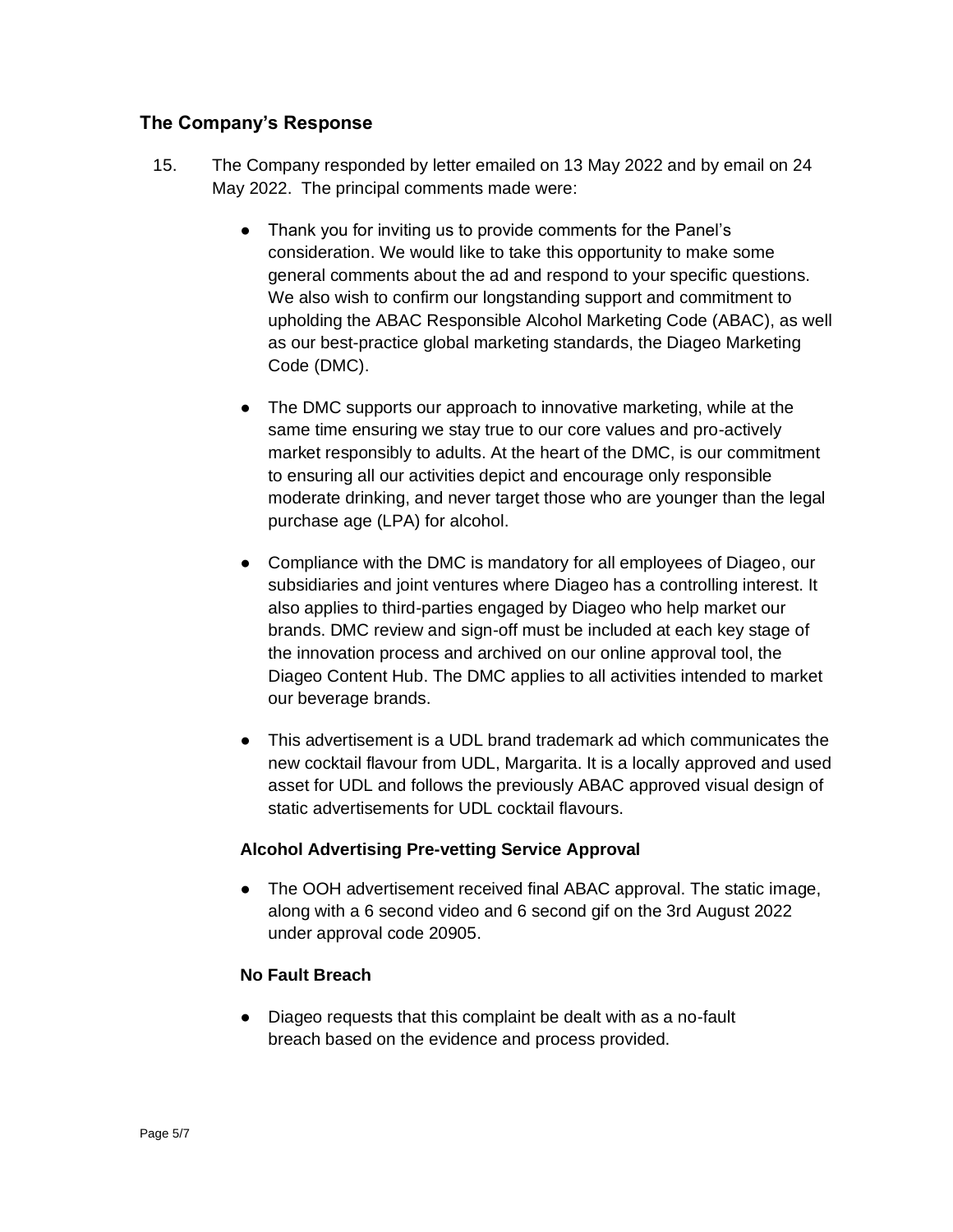#### **Responsibility toward Minors**

- Diageo and Ooh! are committed to compliance with ABAC and OMA regulation and believe that in this instance the software that is used to map and plan campaigns did not detect the Pembroke school sporting groups as part of the school area – a shortcoming that has since been rectified. Below is the process in which Diageo and Ooh! worked through in this instance.
- Diageo provides Ooh! (media buyer) with ABAC and DMC implementation guidelines, which specify that advertising is not placed on fixed signs located within a 150 metre sightline of an Australian primary or secondary school, except where a club, pub or alcohol retail outlet is located between the school and the advertising sign (in line with AMAC and our DMC guidelines). In this case, using the software provided to Ooh!, and developed by OMA, the school in question was more than 150m away, and an RSL is located in between bus stop and school. The sports fields were not identified as a secondary school in this software and as such, the location was approved as appropriate and compliant. After learning that the sports fields are included, the site has been removed from list of possible buys so that this does not occur in the future.
- The school mapping is automatically loaded into MOVE (the system that Ooh! provides to plan campaigns). The government data used in this does not include the sports fields, although it has been removed from the system now so we won't show there again*.*
- The OMA developed a mapping tool within MOVE using PSMA Australia's government data which maps all schools in the five key Australian markets (Adelaide, Brisbane, Melbourne, Perth, and Sydney). By using MOVE, Ooh! can determine compliance with the OMA Placement Policy, which enshrines the ABAC code and requires certain advertisements to be outside a 150 metre sightline from the boundary of a school. The OMA performs annual updates to this data, and in consultation with the OMA, oOh! regularly updates its list of panels to ensure they are appropriately coded for compliance.

#### **The Panel's View**

16. Pembroke is an independent school located in Kensington Park South Australia. The school comprises two campuses within five minutes walk of each other connected by the Kensington Park Reserve Oval. Access to the school via public buses is along a public road - The Parade. This determination relates to alcohol